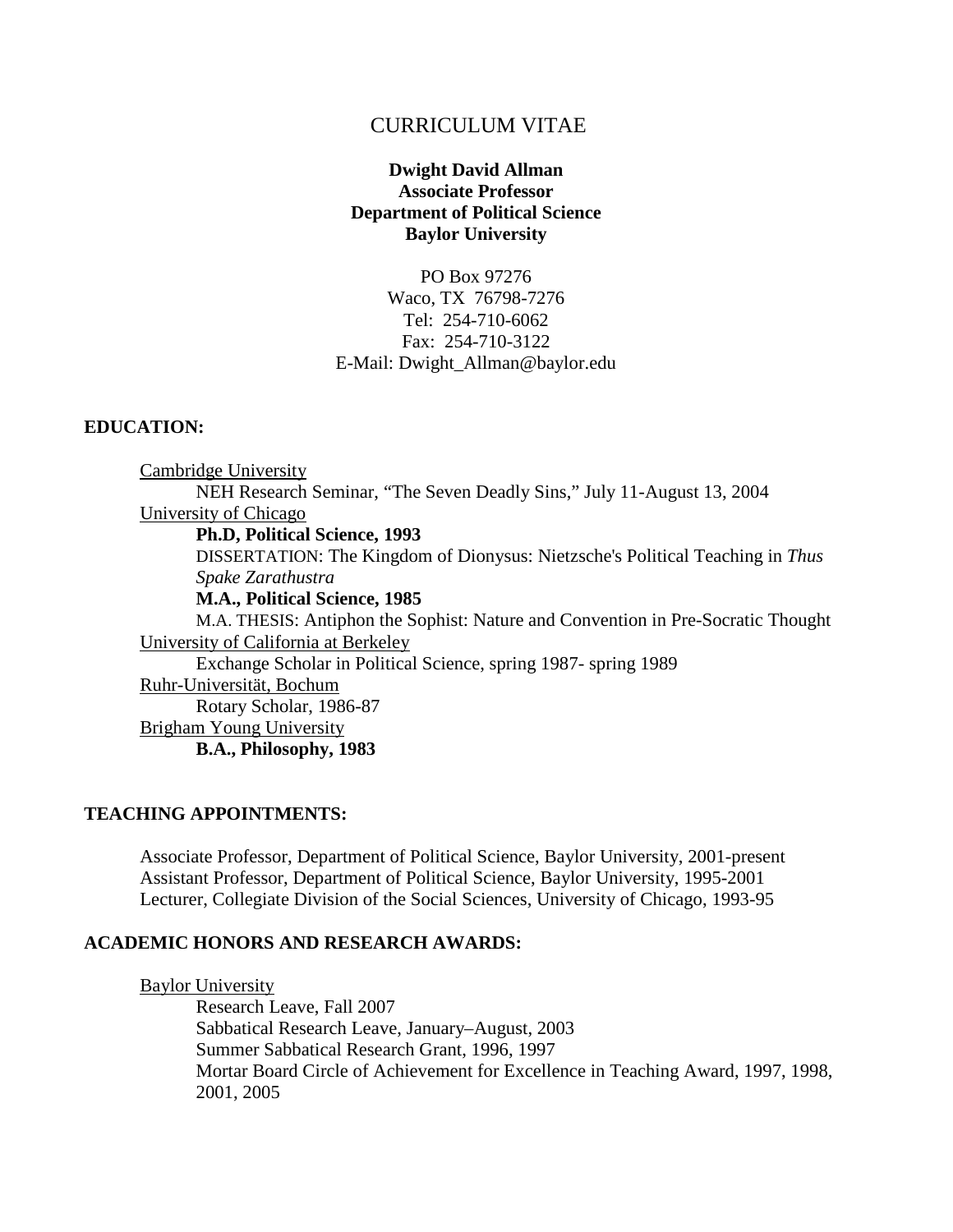University of Chicago Bradley Foundation Postdoctoral Lectureship, 1993-95 Junior Fellow, Center for Inquiry into Theory & Practice of Democracy, 1985-86, 87-89 Earhart Scholarship, 1984-85 Ruhr-Universität, Bochum Rotary Scholarship, 1986-87 Brigham Young University Valedictorian, 1983 Highest Honors, 1983 **Other** NEH Research Grant, Cambridge University, Summer, 2004

# **AREAS OF TEACHING & RESEARCH INTEREST:**

History of political theory/philosophy (with a particular interest in, ancient Greek [Aristophanes, Xenophon, Plato, and Aristotle], and early modern German [Kant, Schiller, Hegel, and Nietzsche] political thought); ancient and modern conceptions of the noble; citizenship theory; contemporary democratic and liberal theory (esp. John Rawls); history of the hero in American film and popular culture.

# **COURSES TAUGHT:**

PSC 2302, American Constitutional Government

- BIC 2330, "The Soul & The City": An Interdisciplinary Survey of the Social World (Part I)
- BIC 2340, "The Conditions and Possibility of Human Fulfillment": An Interdisciplinary Survey of the Social World (Part II)
- PSC 2343, Introduction to Western Political Thought
- PSC 3353, American Political Thought
- PSC 3363, Western Political Thought: Classical & Medieval
- PSC 3373, Western Political Thought: Modern, 1600-1900
- PSC 4373, Special Topics in Political Philosophy
	- −German Social and Political Thought, 1750-1900
	- −The Trial and Death of Socrates
	- −The Scottish Enlightenment & the American Founding
- PSC 4383, Contemporary Political Thought:
	- −Nietzsche & Postmodern Political Theory
	- −Religion & Liberal Political Theory
	- −Civic Life & Civic Culture in Contemporary America
	- −John Locke & the Contemporary Debate About Civil Society
	- −Liberal Political Theory & Care of the Soul
- BIC 4389, Care of the Body/Care of the Soul: Medieval Political Thought & Literature (BIC Capstone-Course)
- PSC 4V94, The Good Citizen in American Film and Popular Culture (minimester course, instituted in May, 2015)
- PSC 5363, Graduate Seminar in Modern Political Thought
- PSC 5393, Advanced Graduate Seminar in Political Philosophy: Nietzsche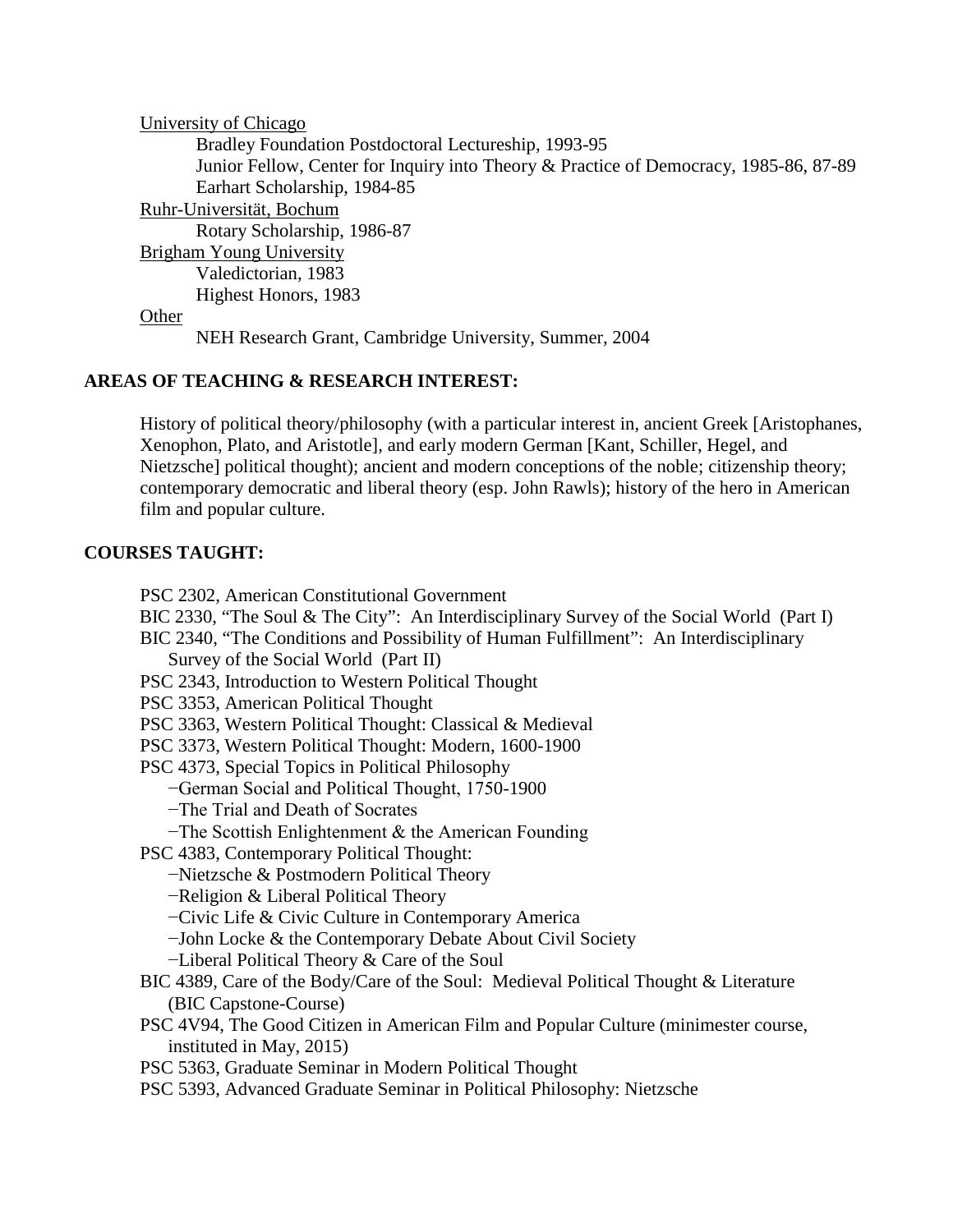## **LANGUAGES STUDIED:**

Greek, Latin, German, Portuguese, Spanish, Swahili

### **ADMINISTRATIVE ASSIGNMENTS & COMMITTEE APPOINTMENTS:**

#### **Baylor Department of Political Science—**

Director of Graduate Studies, Fall 2004-Spring 2008 Faculty Advisor, Pi Sigma Alpha, Political Science National Honor Society, 1996-2005

#### **Baylor Interdisciplinary Core—**

Coordinator, Social World I, 2000-2005 Coordinator, Social World II, 2000-2004 Organizer (charged with developing curriculum and assembling a faculty) of Social World I & II for the Baylor Interdisciplinary Core, 2000-2001

#### **Baylor University Appointments—**

Director, Baylor in St. Andrews, Spring 2017 Council for Global Engagement, 2015-present Executive Council, Faculty Senate, 2015-16 Faculty Senate, 2011-2017 Graduate Council, 2004-2008 Coordinator, Baylor in Oxford Steering Committee, 2001-2006 Organizer and Director, Baylor in Oxford Program, 1999-2001 Director, 2001 Baylor Summer Scholars' Institute: "Great Books and Liberal Education" Co-Director, 1999 Pruit Memorial Symposium, "Cultivating Citizens: Soulcraft and Citizenship in Contemporary America" Co-Director, 1999 Baylor Summer Scholars' Institute: "Civic Life and Education" Editorial Board, *Journal of Church and State*, 1998-2000

**Association for Political Theory (**http://www.apt-us.org**)—** Annual Conference Selection Committee, 2015

## **POLITICAL SCIENCE/THEORY CONFERENCE PRESENTATIONS:**

"John Rawls' Historical Turn & the Problem of Liberal Citizenship," at the  $14<sup>th</sup>$  annual conference of the Association for Political Thought, Ohio State University, Columbus, OH, Oct. 20- 22, 2016

"Good Citizen/Good Man in Plato's *Crito*," at the annual conference of the Northeast Political Science Association, Philadelphia, PA, November 12-14, 2015.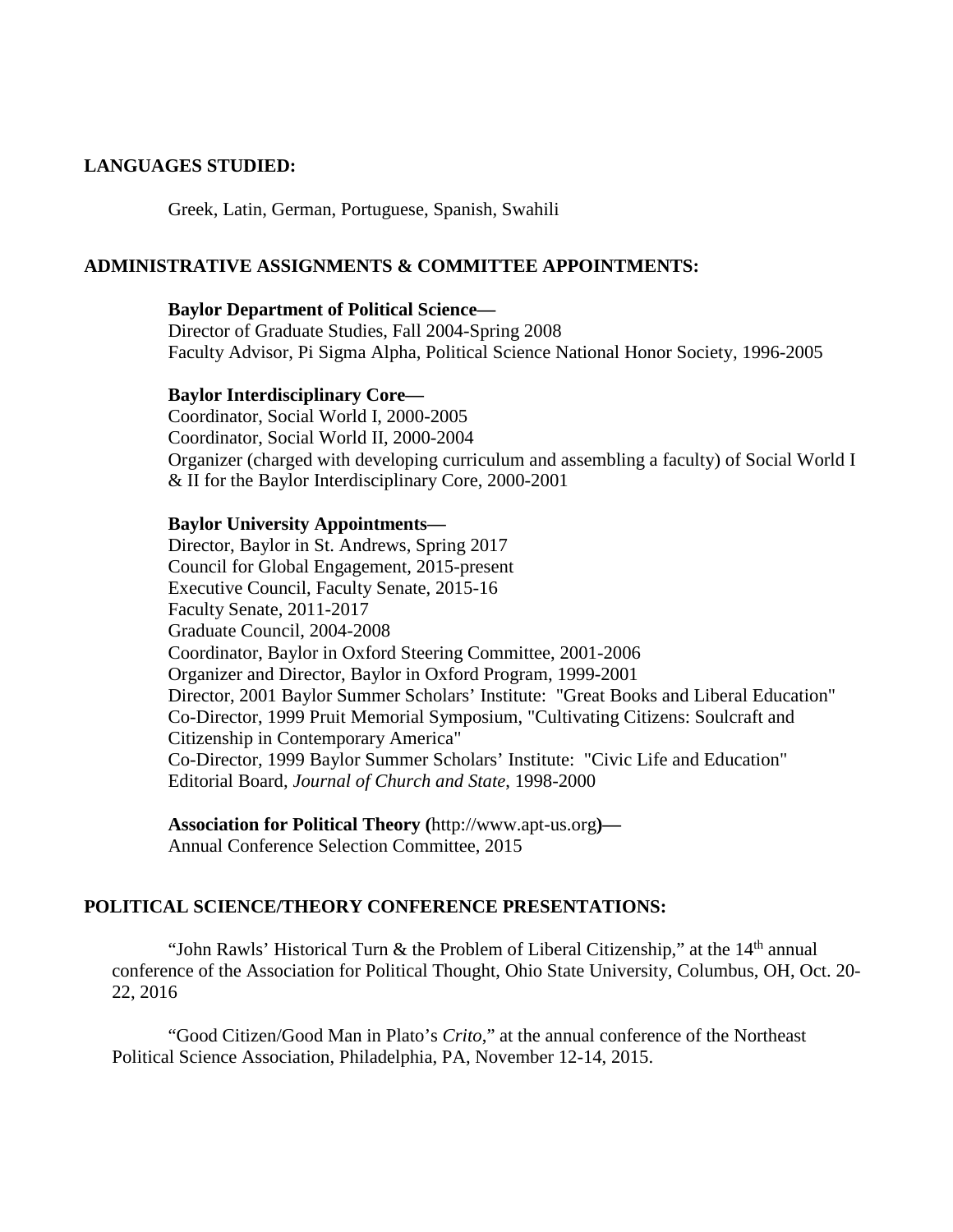"Poetic Citizenship & the Civic Drama of Plato's Apology," at the annual conference of the Midwest Political Science Association, Chicago, IL, April 17-19, 2015.

"The Civic Drama of Plato's *Apology*: Comedy, Tragedy, and the Heroic Socrates," at the 12<sup>th</sup> annual conference of the Association for Political Thought, University of Wisconsin, Madison, WI, Oct. 17-19, 2014.

"Art & Desire in Greek Political Thought," at the  $110<sup>th</sup>$  Annual Conference of the American Political Science Association, Washington D.C., August 28, 2014.

"Socrates contra Achilles: Plato's Socratic challenge to the Homeric ideal of resplendent nobility," at the annual conference of the Midwest Political Science Association, Chicago, IL, March 31-April 3, 2011.

"John Locke and the Modern Return to Antiquity," at the annual conference of the Midwest Political Science Association, Chicago, IL, April 2-5, 2009.

"Resurrecting the Soul: Contemporary Democratic Theory and the Public Square," at the annual conference of the Southern Political Science Association, Atlanta, GA, Jan. 6-8, 2006.

"Religion, Soulcraft and Education in Locke's Liberalism," at 101<sup>st</sup> Annual Conference of the American Political Science Association, Washington D.C., September 1-4, 2005.

"John Locke and the Theology of Liberalism," at the annual conference of the Southern Political Science Association, New Orleans, LA, Jan. 6-8, 2005.

"Inconstant Aristotelianism: Locke and the Conceptual Deficiencies of Liberal Citizenship," at the annual conference of the Southwest Political Science Association, San Antonio, Texas, April 16-19, 2003.

"Citizenship as Care of the Soul: Socrates' *Apologia*," at annual conference of the Southern Political Science Association, Savannah, GA, Nov. 6-8, 2002.

"Body, Soul, and Citizen: Plato and Augustine" at the Annual Conference of the American Political Science Association, Atlanta, GA, September, 1999.

"History and Typology in Nietzsche's Political Thought," at the Southwest Social Sciences Association Annual Conference, Houston, Texas, March, 1996.

"Zarathustra's Third Ear: Typology and the Postmodern Appropriation of Nietzsche," at Annual Conference of the American Political Science Association, Washington D.C., September, 1993.

"The Warrior-Philosopher: Nietzsche on War," at Midwest Political Science Association Annual Conference, Chicago, Illinois, April, 1993.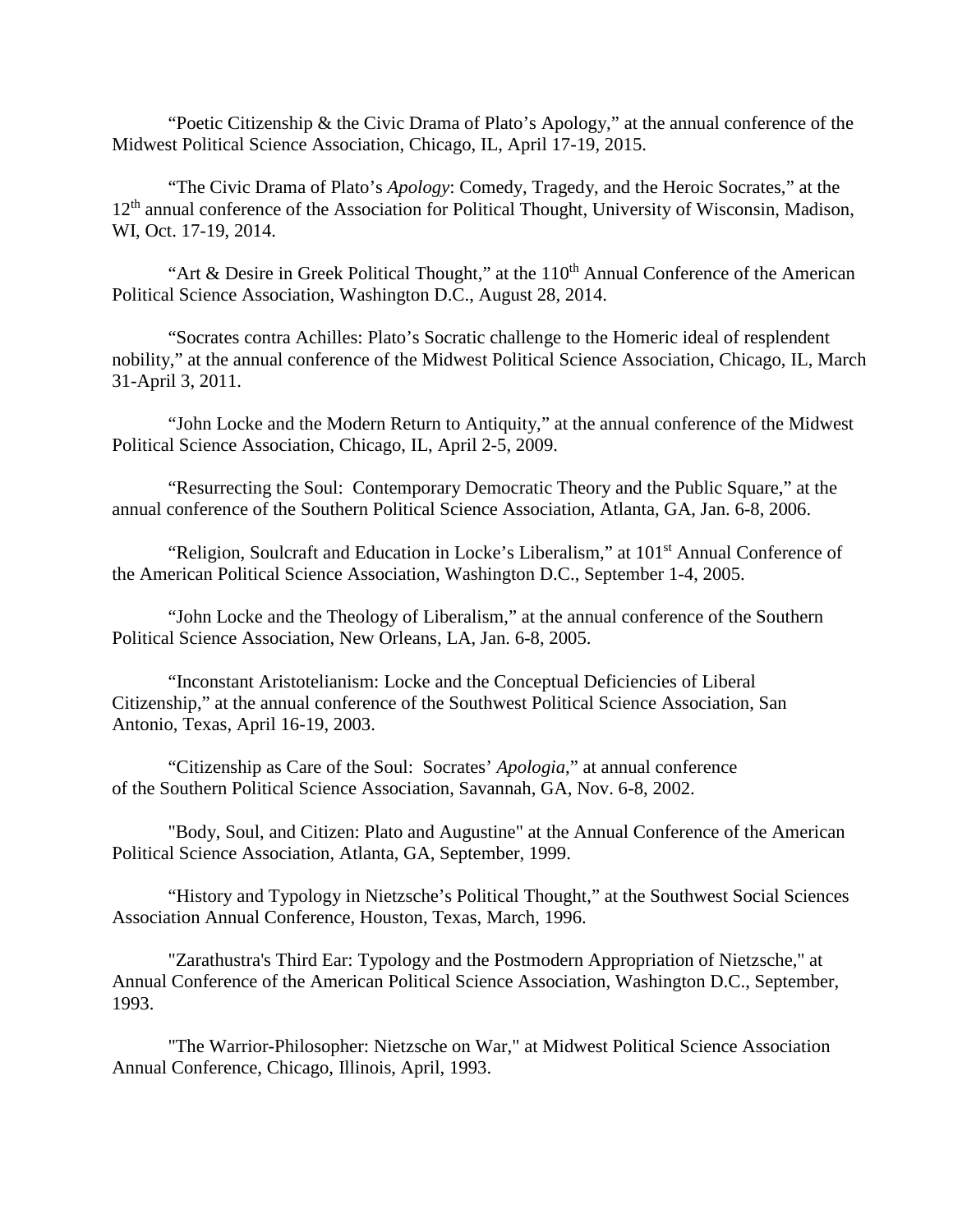#### **OTHER CONFERENCE PRESENTATIONS:**

"The Intersection of Religion and Education in Locke's Liberalism," presented at the Oxford Round Table on "The Future of Education: Religious versus Secular," Pembroke College, Oxford, March 25-30, 2007.

"Leo Strauss and the Great Books: What Christians might learn," presented at the Lilly conference on "The World & Christian Imagination," Baylor University, November 9, 2006.

"Sin and the Carolingian Construction of Kingship," at 40<sup>th</sup> International Medieval Congress, Kalamazoo, MI, May 5-8, 2005.

"Politics as a Vocation: Care of the Soul and the Clash of Cultures in Medieval European Conceptions of Civic Life," at the International Medieval Congress, University of Leeds, England, July 12-15, 2004.

"Body, Soul, and Self in the Liberal Politics of John Locke," at the annual Convivium of Siena College, entitled in 2002, "Soul and Psyche: Mind, Body, and Spirit in the Medieval and Early Modern Eras," Albany, NY, Oct. 10-12, 2002.

"Care of the Soul: Citizenship in Aristotle and Aquinas," at the 6<sup>th</sup> Annual Conference of the Arizona Center for Medieval and Renaissance Studies, Arizona State University, February 18-19, 2000.

"Care of the Soul/Care of the City in Plato, Aristotle, and Augustine," at the Pruit Memorial Symposium, Baylor University, October, 1999.

#### **NON-CONFERENCE PRESENTATIONS**

.

"Berlin: The Reincarnation of a World Capital," Series on International Current Events, Council for International Education, Baylor University, April 22, 1999.

"Aristotle & the Politics of Virtue," Scholarship Day, Baylor University, February 10, 1999

"*Homo Commoditus:* The Idea of Human Capital as a Strategy for Cultural Regeneration," at Faculty Research Day, Baylor University, February, 1996.

"Hitler's Shadow & the Reunification of Germany: The German Identity-Problem in the New Germany," Series on International Current Events, Council for International Education, Baylor University, February, 1996.

## **GUEST LECTURES & INVITED PARTICIPATIONS:**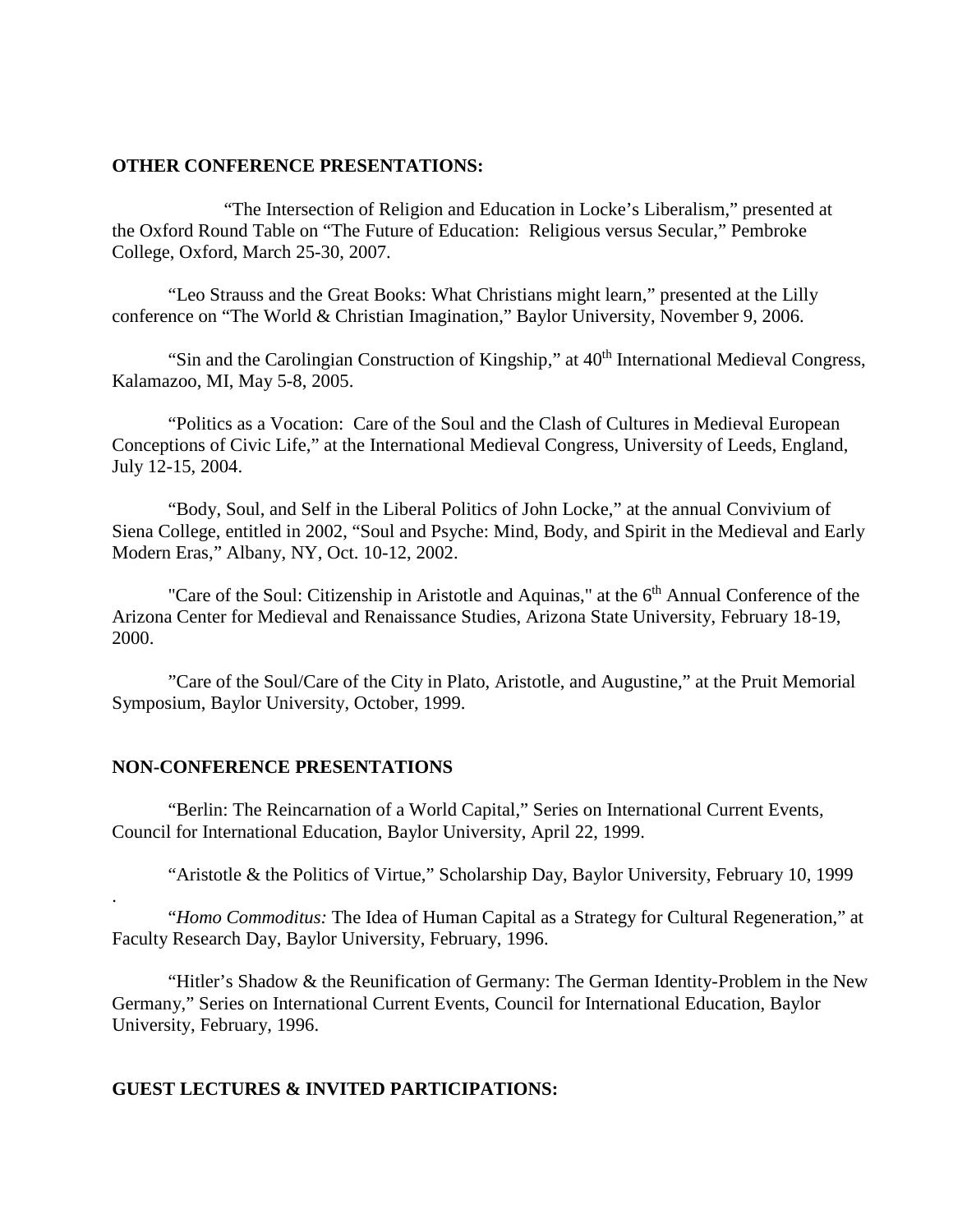"John Rawls' Historical Turn & the Problem of Liberal Citizenship," Guest Lecture at the School for International Relations, University of St. Andrews, Scotland, May 4, 2017.

Chair and Discussant on a panel entitled "Political Theologies" at the annual conference of the Association for Political Thought, University of Wisconsin, Madison, WI, Oct. 17-19, 2014.

Participant in the Oxford Round Table on "The Future of Education: Religious versus Secular," Pembroke College, Oxford, England, March 25-30, 2007.

Discussant on a panel entitled "Locke and Charity" at the Annual Conference of the American Political Science Association, Philadelphia, PA, September, 2006.

"Pagan Ideals / Christian Politics: The Carolingian Construction of Political Virtue," Invited Keynote Address at the Annual Colloquium of the Program in Medieval and Renaissance Studies at Trinity University, San Antonio, TX, April 7, 2006.

Discussant on a panel entitled "Locke and Christianity" at the annual conference of the Southern Political Science Association, New Orleans, LA, Jan. 7-10, 2004.

Discussant on a panel entitled "Matters of Justice" at the Annual Conference of the American Political Science Association, San Francisco, CA, September, 2001.

"Citizenship as Care of the Soul: Socrates' *Apologia*," at the Political Theory Convocation (Workshop) at Texas A&M, April 2001.

Participant in Liberty Fund Seminar, "Liberty & Tyranny in Machiavelli's *The Prince*," Indianapolis, IN, November 5-7, 1999.

Participant in Liberty Fund Colloquium, "Aristophanes on Democracy & Freedom," Williamsburg, VA, September 9-12, 1999.

"The Soul & the Citizen: Modern Materialism and the Politics of Virtue," at the Political Theory Workshop, University of Chicago, April 5, 1999.

"Who Killed Socrates?: Plato's *Apology* & the Question of Justice," Classical Lecture Series, Department of Classics, Baylor University, October, 1998.

"History as Psychology/Morality as Pathology: Nietzsche and the Ethical Tradition," at *The Olmsted Conference on Instilling Ethics*, Yale University, February, 1998.

"The *Agonistic* Life in Nietzsche and Plato," at *The Agon Conference on the Classical*, Ohio State University, April, 1997.

## **BOOKS:**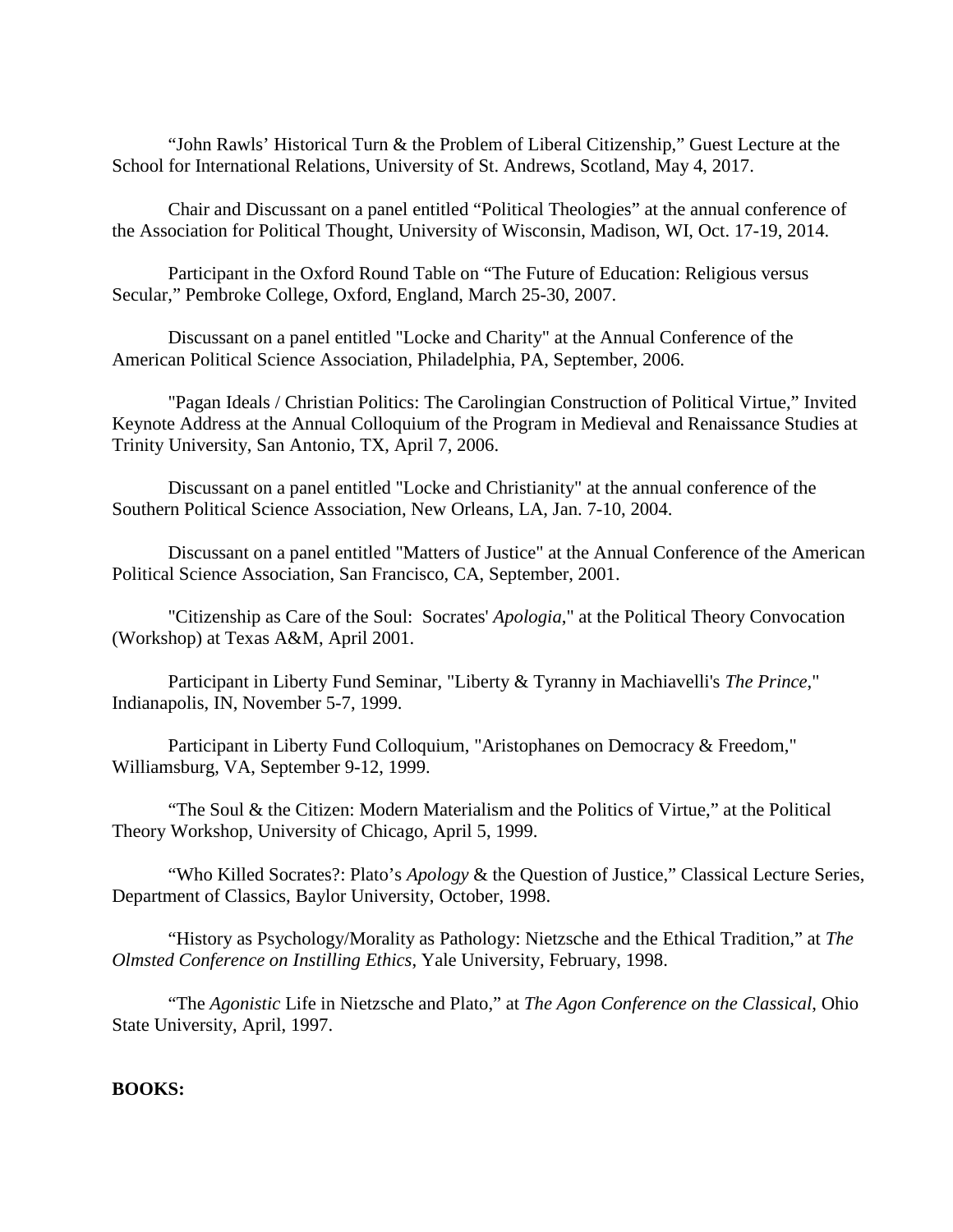*Plato's Noble Citizen: The Civic Drama of the 'Apology of Socrates' and 'Crito'.*  [In progress; recently I have been in conversation with the political theory editors of several university presses, including University of Rochester Press and Cambridge University Press, about submitting my manuscript; expected completion date: 2018]

*The Fate of the Hero in American Film, 1938-2017* (Lanham, MD: Lexington Press).

[Lee Trepanier, an editor from Lexington Press, recently invited me to submit a formal proposal for a book to be included in a new series devoted to "Politics, Literature, and Film;" once approved, the book will be under contract for publication in 2018 or 2019, and available thereafter for use in the mini-mester course I began teaching in 2015 on "The Good Citizen in American Film and Popular Culture."]

Olaf Georg Klein, *Suddenly Everything Was Completely Different: German Lives in Upheaval*. Translated by Ann McGlashan. Edited with an introduction by Dwight D. Allman. (Camden House Publishers, 2007)

*Cultivating Citizens: Soulcraft and Citizenship in Contemporary America*. Edited Dwight D. Allman & Michael Beaty. (Lanham, MD: Lexington Press, 2002).

[Contributors include: Dwight D. Allman, Jean Bethke Elshtain, Cary J. Nederman, Walter Nicgorski, Michael Sandel, Nathan Tarcov, and Alan Wolfe.]

#### **BOOK CHAPTERS:**

"Introduction" to Olaf Georg Klein, *Suddenly Everything Was Different: German Lives in Upheaval*. Translated by Ann McGlashan. Edited with an introduction and annotations by Dwight D. Allman. (Camden House Publishers, 2007).

"Sin and the Construction of Carolingian Kingship," in *The Seven Deadly Sins: From Communities to Individuals*. Edited by Richard Newhauser. (Leiden: Bill Publishers [forthcoming, 2006])

"History as Psychology / Morality as Pathology: Nietzsche and the Ethical Tradition," in *Instilling Ethics*. Edited by Norma Thompson. (Lanham, MD: Rowman & Littlefield, 2000).

### **JOURNAL ARTICLES:**

"The Good Citizen and the Good Man in Plato's *Crito*," currently under review at *Political Theory*.

With Mary Nichols, "Intensive Introspection and Human Action: Reflections on the Thought of Joseph Cropsey," for a Symposium Edition: "On the Thought of Joseph Cropsey" in *Perspectives on Political Science* (Winter 2014): 82-85.

"Ancient Friends, Modern Enemies: Plato and Nietzsche on the Life Most Worth Living," *The South Atlantic Quarterly* 97:1, Winter, 1998, 113-135.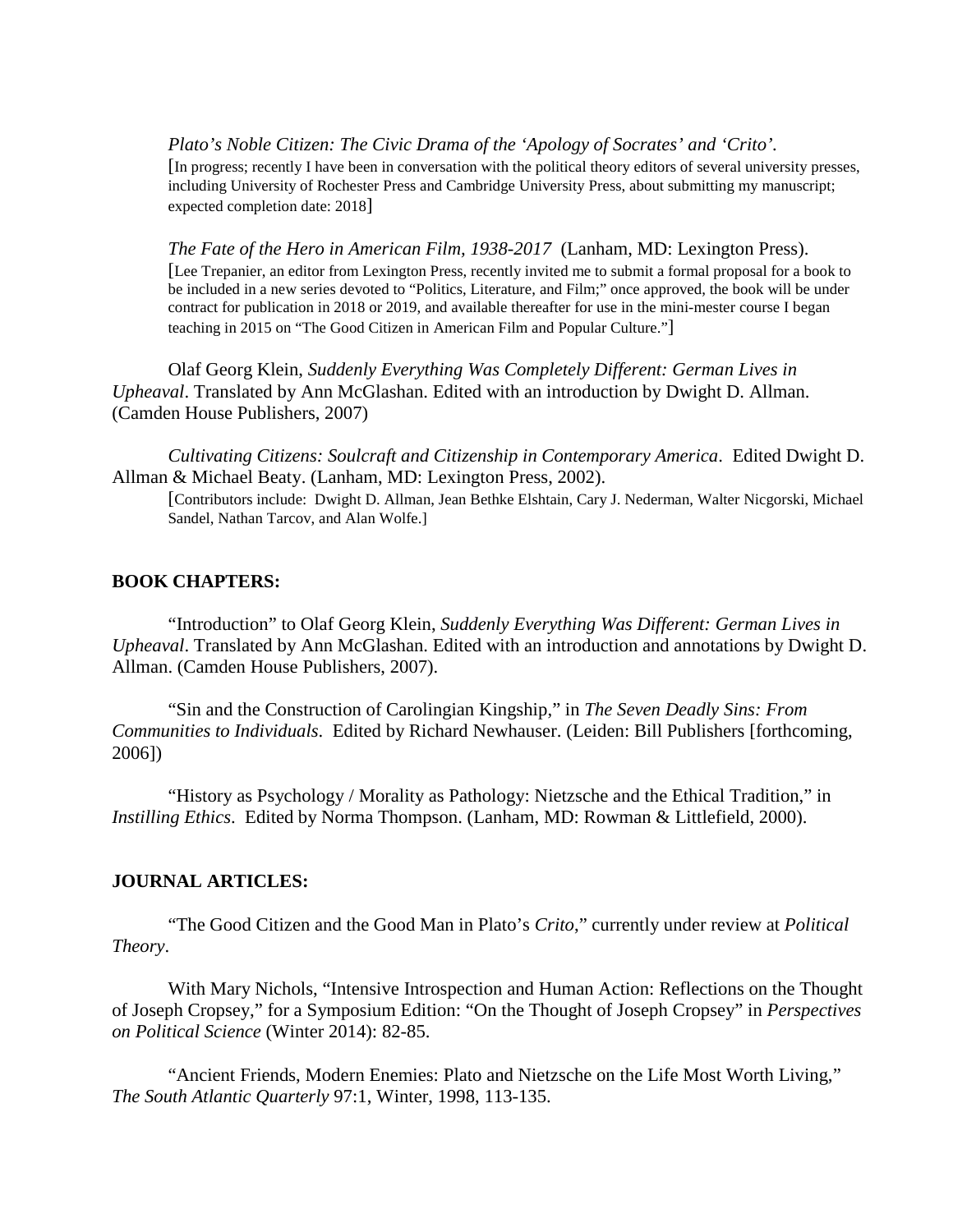"*Homo Commoditus:* The Idea of Human Capital as a Strategy for Cultural Regeneration," *Chicago Policy Review* 1(1997): 103-116.

"Nietzsche contra Nietzsche: Tensions in Postmodern Political Thought," *Perspectives on Political Science* 24(Spring 1995): 68-75.

#### **ENCYCLOPEDIA ENTRIES:**

"The Soul" in Wiley-Blackwell's *Encyclopedia of Political Thought* (published online: 15 Sept, 2014; published as 8-volume set: Oct, 2014).

"The Political," in *The Dictionary of the History of Ideas*. (New York: Charles Scribner's Sons Publishers, 2004).

#### **BOOK REVIEWS & OTHER PUBLICATIONS:**

"Socrates as Civic Activist." Review of Joel Alden Schlosser: What Would Socrates Do?: Self-Examination, Civic Engagement, and the Politics of Philosophy. (Cambridge: Cambridge University Press, 2014). *Interpretation: A Journal of Political Philosophy* 42:2 (Winter 2016), 281- 86.

"Aristotle's Critique of Modern Citizenship." Review of Susan D. Collins: Aristotle and the Rediscovery of Citizenship. (Cambridge: Cambridge University Press, 2006). *Review of Politics* 70 (2008), 284-89.

"Whose Faith is Intelligent Design Supposed to Promote?" Guest Opinion-Editorial, *Waco Tribune-Herald*, April 26, 2000.

With Don Greco, "Notes on Church-State Affairs: United States," *Journal of Church and State* 41:4, Winter 2000, 214-25.

With Don Greco, "Notes on Church-State Affairs: United States," *Journal of Church and State* 41:4, Fall 1999, 860-869.

With Don Greco, "Notes on Church-State Affairs: United States," *Journal of Church and State* 41:3, Summer 1999, 633-645.

With Don Greco, "Notes on Church-State Affairs: United States," *Journal of Church and State* 41:2, Spring 1999, 406-419.

With Don Greco, "Notes on Church-State Affairs: United States," *Journal of Church and State* 41:1, Winter 1999, 170-186.